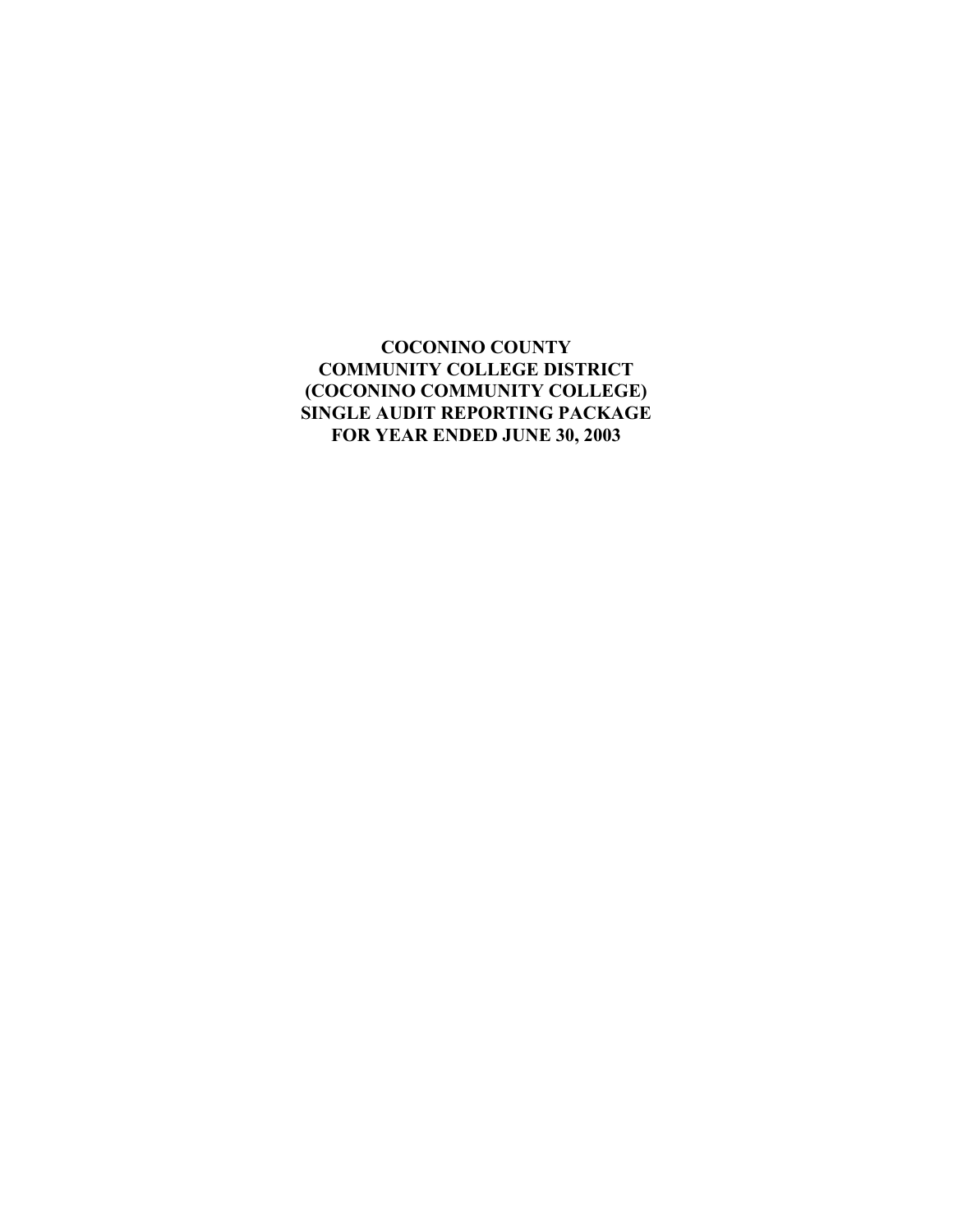# **COCONINO COUNTY COMMUNITY COLLEGE DISTRICT (COCONINO COMMUNITY COLLEGE) SINGLE AUDIT REPORTING PACKAGE FOR THE YEAR ENDED JUNE 30, 2003**

| <b>CONTENTS</b>                                                                                                                                                                  | <b>Page</b>    |
|----------------------------------------------------------------------------------------------------------------------------------------------------------------------------------|----------------|
| <b>Comprehensive Annual Financial Report</b>                                                                                                                                     |                |
| <b>Issued Separately</b>                                                                                                                                                         |                |
| <b>Report on Compliance and on Internal Control</b>                                                                                                                              |                |
| Report on Compliance and on Internal Control Over Financial Reporting<br>Based on an Audit of Financial Statements Performed in Accordance<br>with Government Auditing Standards | $\mathbf{1}$   |
| Report on Compliance with Requirements Applicable to Each Major<br>Program and on Internal Control over Compliance in Accordance with<br><b>OMB</b> Circular A-133               | $\overline{3}$ |
| Schedule of Expenditures of Federal Awards                                                                                                                                       | 5              |
| Notes to Schedule of Expenditures of Federal Awards                                                                                                                              | 6              |
| Schedule of Findings and Questioned Costs:                                                                                                                                       |                |
| Section I - Summary of Auditors' Results                                                                                                                                         | $\overline{7}$ |
| <b>Section II - Financial Statement Findings</b>                                                                                                                                 | 8              |
| Section III - Federal Award Findings and Questioned Costs                                                                                                                        | 8              |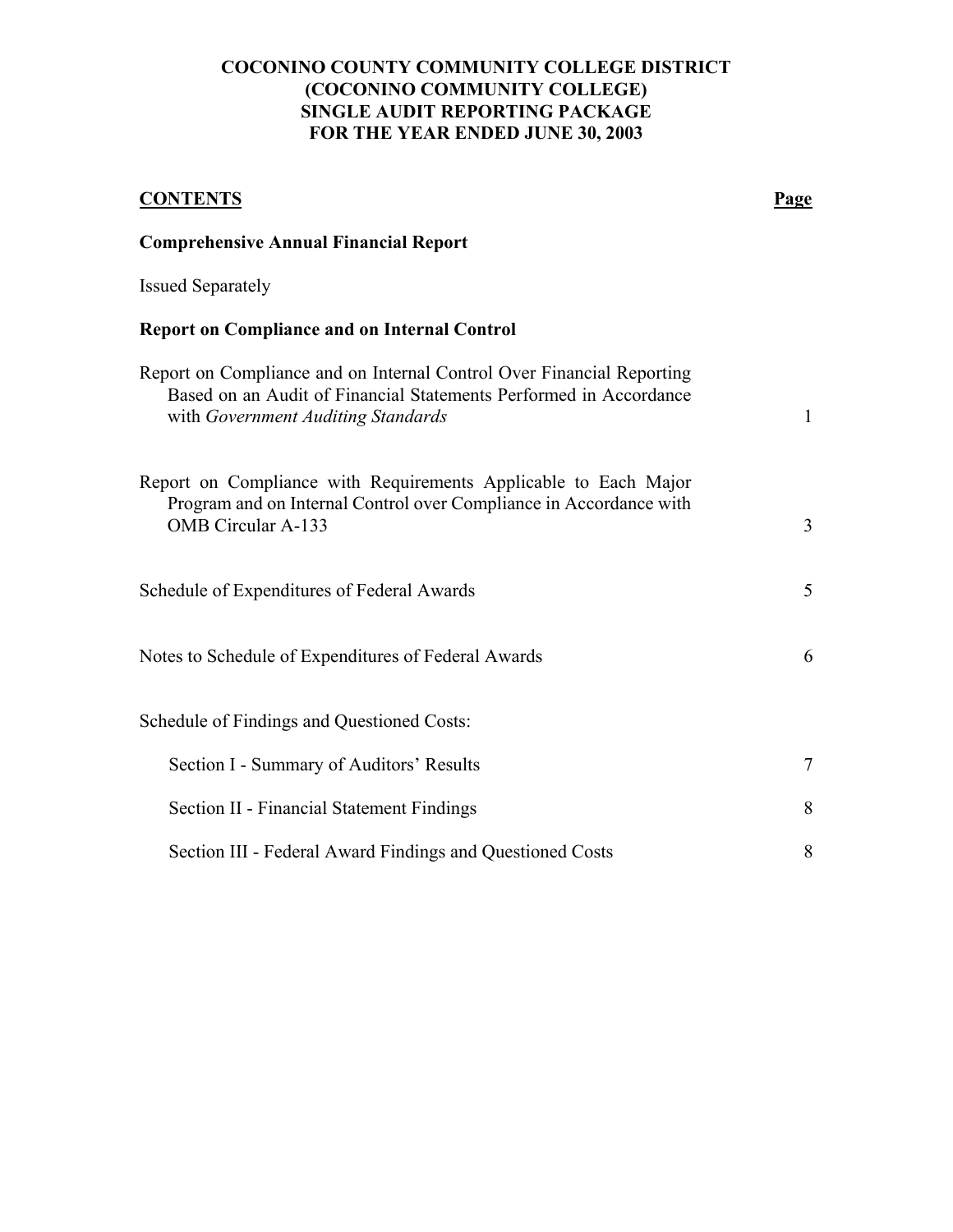

3003 N. Central Avenue, Suite 1175 Phoenix, Arizona 85012 (602) 277-9449 Fax (602) 277-9297

www.heinfeldmeech.com

#### **INDEPENDENT AUDITORS' REPORT ON COMPLIANCE AND ON INTERNAL CONTROL OVER FINANCIAL REPORTING BASED ON AN AUDIT OF FINANCIAL STATEMENTS PERFORMED IN ACCORDANCE WITH** *GOVERNMENT AUDITING STANDARDS*

Auditor General of the State of Arizona

The Governing Board of Coconino County Community College District

We have audited the basic financial statements of Coconino County Community College District as of and for the year ended June 30, 2003, and have issued our report thereon dated October 7, 2003. We conducted our audit in accordance with U.S. generally accepted auditing standards and the standards applicable to financial audits contained in *Government Auditing Standards*, issued by the Comptroller General of the United States.

#### Compliance

Gary Heinfeld, CPA, CGFM Nancy A. Meech, CPA, CGFM Jennifer L. Shields, CPA C. Christopher Arvizu, CPA

> As part of obtaining reasonable assurance about whether the District's basic financial statements are free of material misstatement, we performed tests of its compliance with certain provisions of laws, regulations, contracts and grants, noncompliance with which could have a direct and material effect on the determination of basic financial statement amounts. However, providing an opinion on compliance with those provisions was not an objective of our audit and, accordingly, we do not express such an opinion. The results of our tests disclosed no instances of noncompliance that are required to be reported under *Government Auditing Standard*s. However, we noted a certain immaterial instance of noncompliance that we have reported to the District's management in a separate letter dated October 7, 2003.

#### Internal Control Over Financial Reporting

In planning and performing our audit, we considered the District's internal control over financial reporting in order to determine our auditing procedures for the purpose of expressing our opinion on the basic financial statements and not to provide assurance on internal control over financial reporting. Our consideration of internal control over financial reporting would not necessarily disclose all matters in internal control that might be material weaknesses. A material weakness is a condition in which the design or operation of one or more of the internal control components does not reduce to a relatively low level the risk that misstatements in amounts that would be material in relation to the basic financial statements being audited may occur and not be detected within a timely period by employees in the normal course of performing their assigned functions. We noted no matters involving internal control over financial reporting and its operation that we consider to be material weaknesses.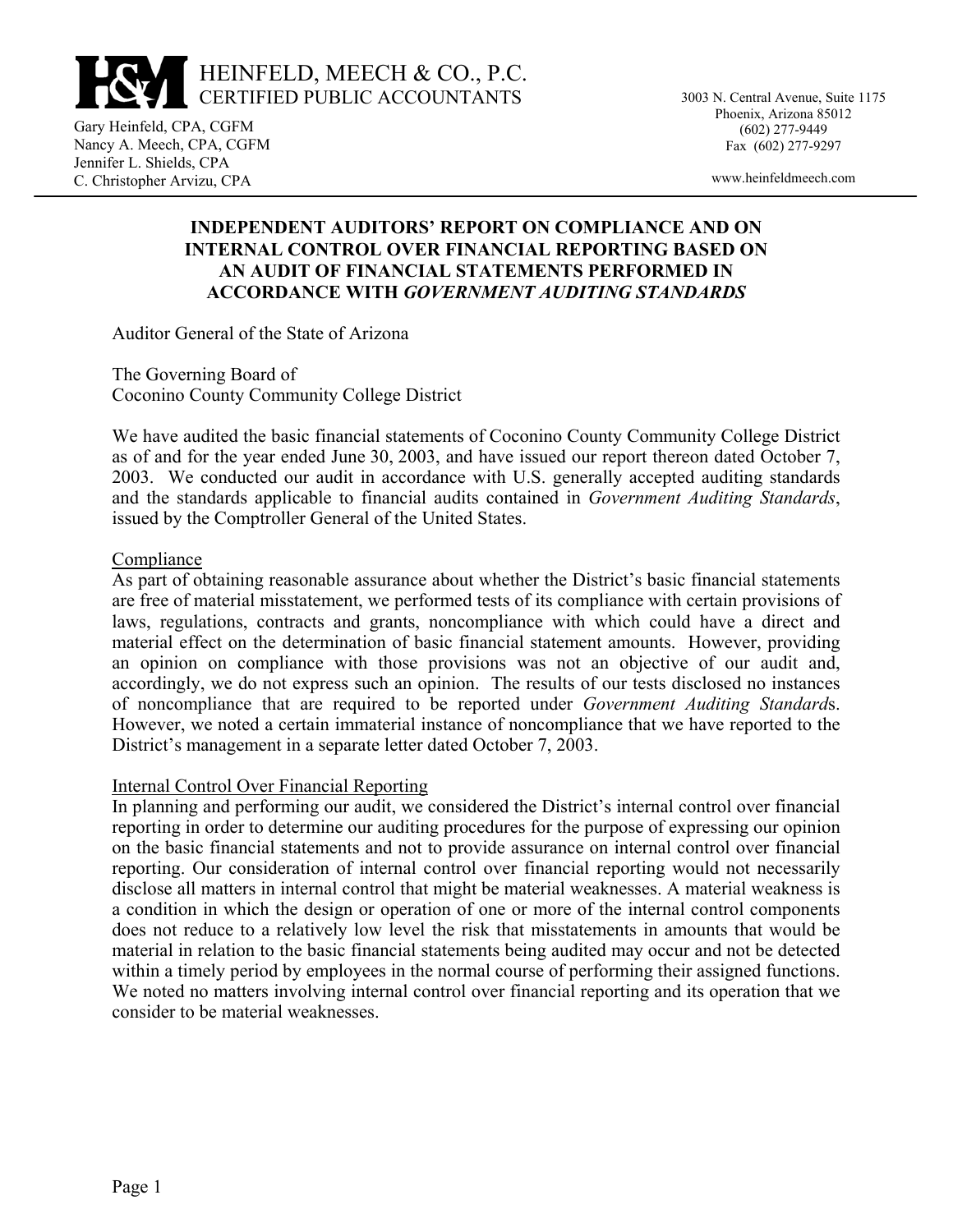This report is intended solely for the information and use of the Arizona State Legislature, the Auditor General of the State of Arizona, the Governing Board, federal awarding agencies and passthrough entities and is not intended to be and should not be used by anyone other than these specified parties. However, this report is a matter of public record and its distribution is not limited.

HEINFELD, MEECH & CO., P.C. Certified Public Accountants

October 7, 2003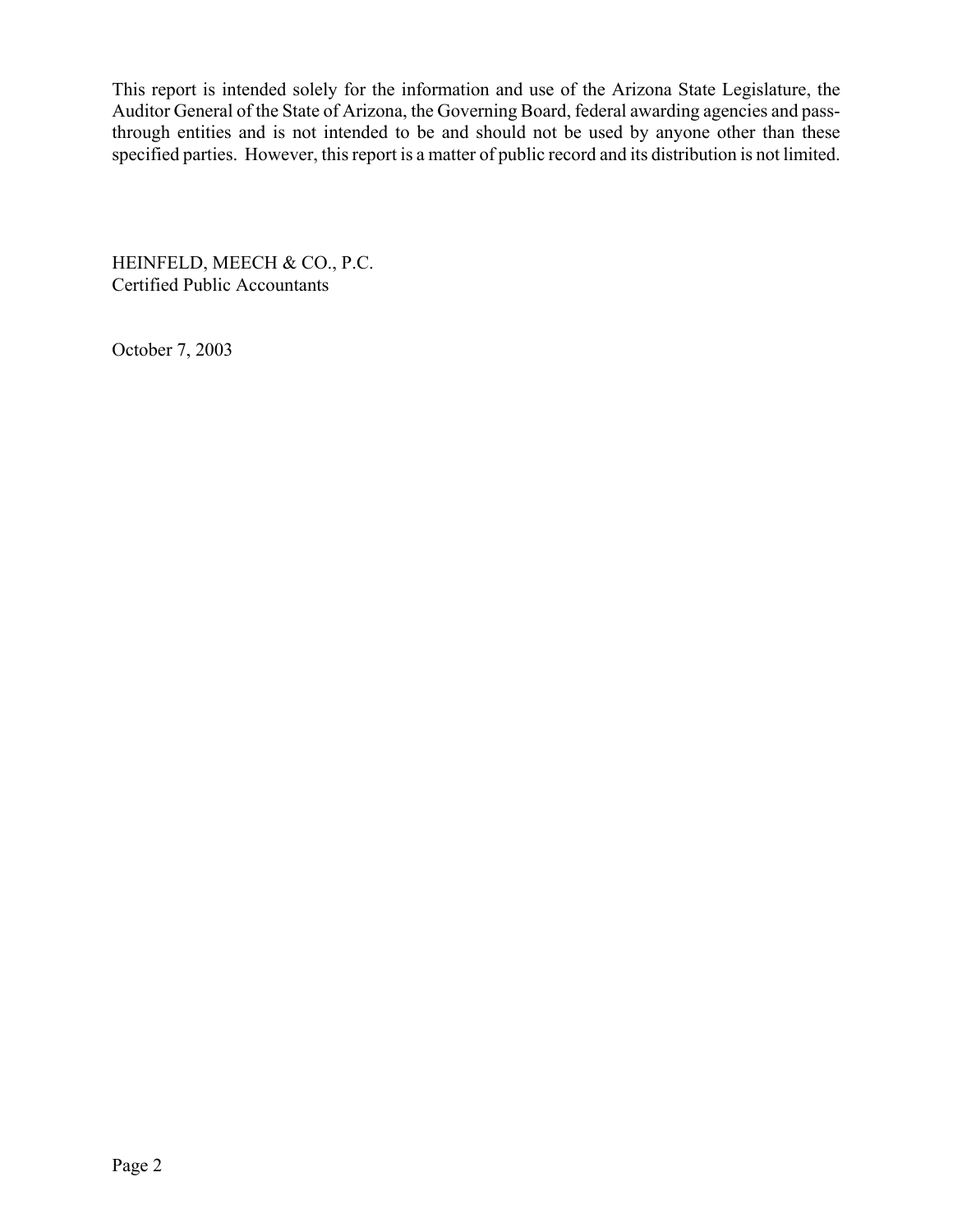

3003 N. Central Avenue, Suite 1175 Phoenix, Arizona 85012 (602) 277-9449 Fax (602) 277-9297

Gary Heinfeld, CPA, CGFM Nancy A. Meech, CPA, CGFM Jennifer L. Shields, CPA C. Christopher Arvizu, CPA

www.heinfeldmeech.com

# **INDEPENDENT AUDITORS' REPORT ON COMPLIANCE WITH REQUIREMENTS APPLICABLE TO EACH MAJOR PROGRAM AND ON INTERNAL CONTROL OVER COMPLIANCE IN ACCORDANCE WITH OMB CIRCULAR A-133**

Auditor General of the State of Arizona

The Governing Board Coconino County Community College District

#### **Compliance**

We have audited the compliance of Coconino County Community College District with the types of compliance requirements described in the *U.S. Office of Management and Budget (OMB) Circular A-133 Compliance Supplement* that are applicable to its major federal program for the year ended June 30, 2003. The District's major federal program is identified in the Summary of Auditors' Results section of the accompanying Schedule of Findings and Questioned Costs. Compliance with the requirements of laws, regulations, contracts and grants applicable to its major federal program is the responsibility of the District's management. Our responsibility is to express an opinion on the District's compliance based on our audit.

We conducted our audit of compliance in accordance with U.S. generally accepted auditing standards; the standards applicable to financial audits contained in *Government Auditing Standards*, issued by the Comptroller General of the United States; and OMB Circular A-133, *Audits of States, Local Governments, and Non-Profit Organizations*. Those standards and OMB Circular A-133 require that we plan and perform the audit to obtain reasonable assurance about whether noncompliance with the types of compliance requirements referred to above that could have a direct and material effect on a major federal program occurred. An audit includes examining, on a test basis, evidence about the District's compliance with those requirements and performing such other procedures as we considered necessary in the circumstances. We believe that our audit provides a reasonable basis for our opinion. Our audit does not provide a legal determination on the District's compliance with those requirements.

In our opinion, Coconino County Community College District complied, in all material respects, with the requirements referred to above that are applicable to its major federal program for the year ended June 30, 2003.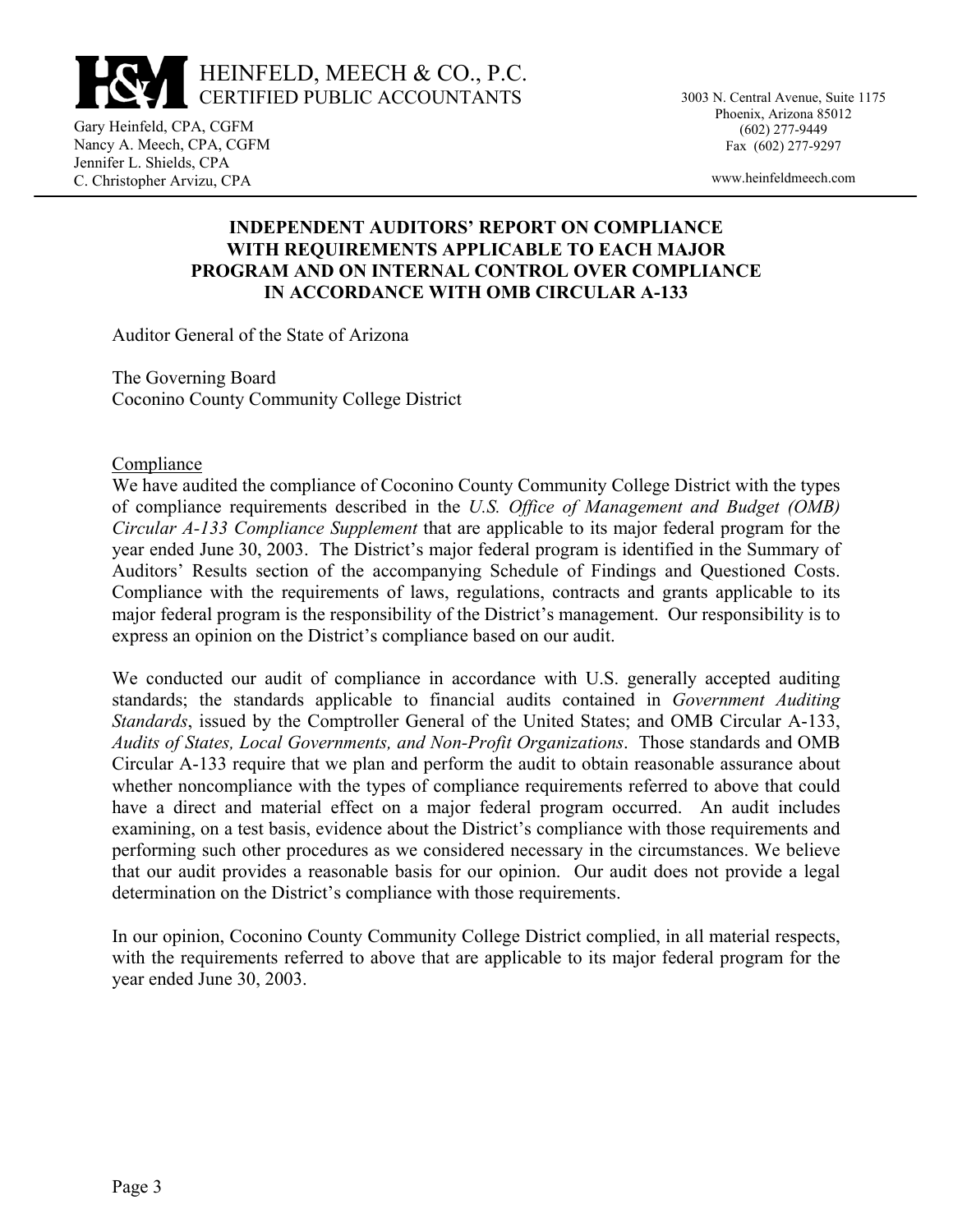#### Internal Control Over Compliance

The District's management is responsible for establishing and maintaining effective internal control over compliance with requirements of laws, regulations, contracts and grants applicable to federal programs. In planning and performing our audit, we considered the District's internal control over compliance with requirements that could have a direct and material effect on a major federal program in order to determine our auditing procedures for the purpose of expressing our opinion on compliance and to test and report on internal control over compliance in accordance with OMB Circular A-133.

Our consideration of internal control over compliance would not necessarily disclose all matters in internal control that might be material weaknesses. A material weakness is a condition in which the design or operation of one or more of the internal control components does not reduce to a relatively low level the risk that noncompliance with applicable requirements of laws, regulations, contracts and grants that would be material in relation to a major federal program being audited may occur and not be detected within a timely period by employees in the normal course of performing their assigned functions. We noted no matters involving internal control over compliance and its operation that we consider to be material weaknesses.

#### Schedule of Expenditures of Federal Awards

We have audited the District's basic financial statements as of and for the year ended June 30, 2003, and have issued our report thereon dated October 7, 2003. Our audit was performed for the purpose of forming an opinion on the basic financial statements taken as a whole. The accompanying Schedule of Expenditures of Federal Awards is presented for purposes of additional analysis as required by OMB Circular A-133 and is not a required part of the basic financial statements. Such information has been subjected to the auditing procedures applied in the audit of the basic financial statements and, in our opinion, is fairly stated, in all material respects, in relation to the basic financial statements taken as a whole.

This report is intended solely for the information and use of the members of the Arizona State Legislature, the Auditor General of the State of Arizona, the Governing Board, federal awarding agencies and pass-through entities and is not intended to be and should not be used by anyone other than these specified parties. However, this report is a matter of public record and its distribution is not limited.

HEINFELD, MEECH & CO., P.C. Certified Public Accountants

October 7, 2003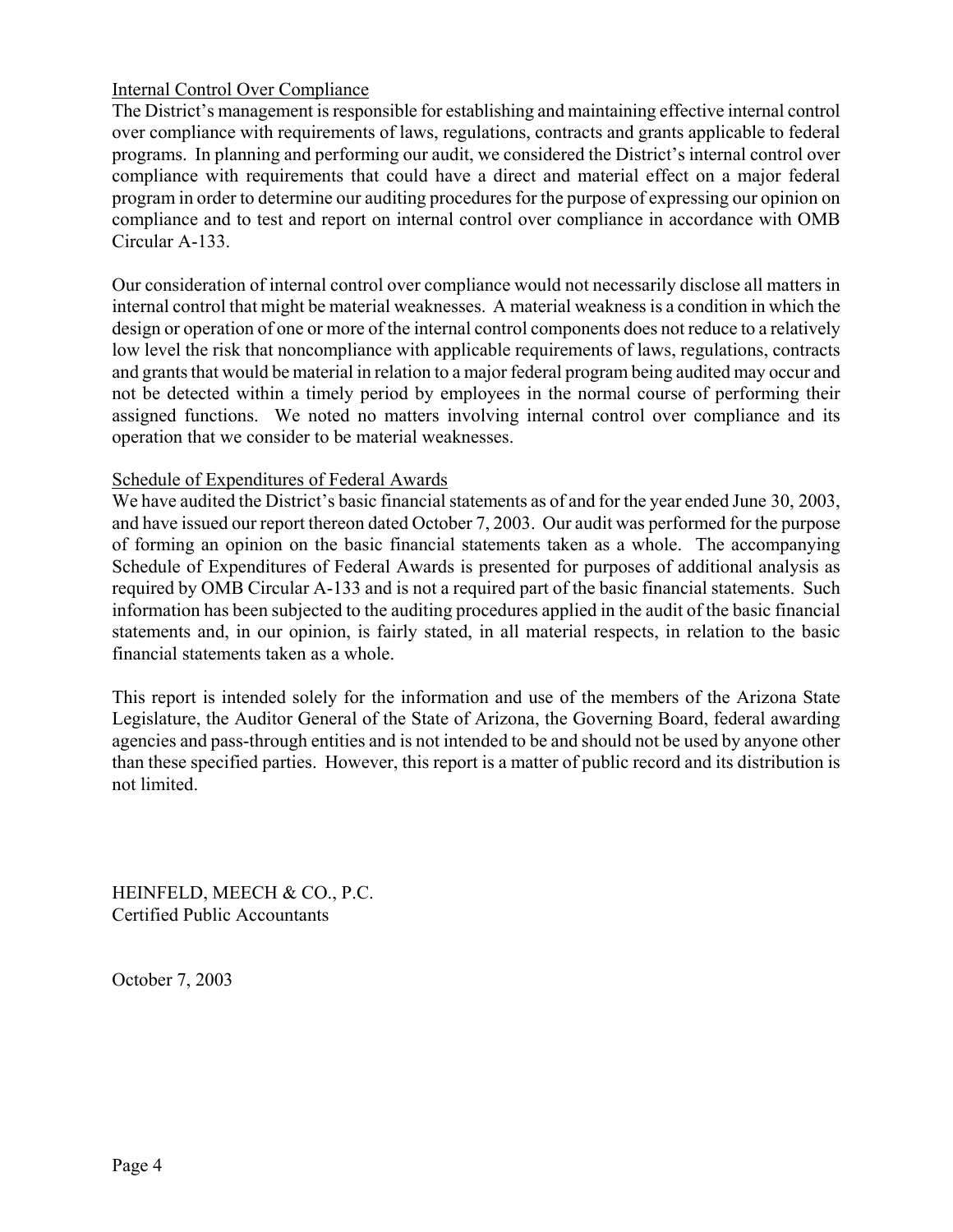#### **COCONINO COUNTY COMMUNITY COLLEGE DISTRICT (COCONINO COMMUNITY COLLEGE) SCHEDULE OF EXPENDITURES OF FEDERAL AWARDS YEAR ENDED JUNE 30, 2003**

| <b>Federal Grantor/Pass-Through</b><br><b>Grantor/Program Title</b>                                                                            | <b>CFDA</b><br><b>Number</b> | Pass-Through<br>Grantor's<br><b>Number</b> |    | <b>Expenditures</b> |
|------------------------------------------------------------------------------------------------------------------------------------------------|------------------------------|--------------------------------------------|----|---------------------|
| <b>U.S. Department of Education</b>                                                                                                            |                              |                                            |    |                     |
| Direct Programs:                                                                                                                               |                              |                                            |    |                     |
| Title III - Strengthening Institutions                                                                                                         | 84.031A                      | N/A                                        | \$ | 387,413             |
| Student Financial Assistance Cluster:                                                                                                          |                              |                                            |    |                     |
| Supplemental Educational Opportunity Grants                                                                                                    | 84.007                       | N/A                                        |    | 175,612             |
| Work-Study Program                                                                                                                             | 84.033                       | N/A                                        |    | 77,382              |
| Pell Grant Program                                                                                                                             | 84.063                       | N/A                                        |    | 1,115,938           |
| <b>Total Student Financial Assistance Cluster</b>                                                                                              |                              |                                            |    | 1,368,932           |
| Passed through Arizona State Board of Directors for Community Colleges:                                                                        |                              |                                            |    |                     |
| Vocational Education - Basic Grants to State                                                                                                   | 84.048                       | 30302                                      |    | 180,902             |
| Passed through Arizona Department of Education:                                                                                                |                              |                                            |    |                     |
| Vocational Education - Tech Prep                                                                                                               | 84.243                       | 03FCTDTP-370545-01A                        |    | 121,113             |
| Passed through Arizona Commission for Postsecondary Education:                                                                                 |                              |                                            |    |                     |
| <b>State Student Incentive Grant</b>                                                                                                           | 84.069                       | 86-6004791                                 |    | 25,116              |
| <b>Total U.S. Department of Education</b>                                                                                                      |                              |                                            |    | 2,083,476           |
| <b>Small Business Administration</b><br>Passed through Maricopa County Community College District:<br><b>Small Business Development Center</b> | 59.037                       | 3-603001-Z-0003-11                         |    | 76,997              |
| <b>Total Expenditures of Federal Awards</b>                                                                                                    |                              |                                            | S  | 2,160,473           |

**See accompanying notes to schedule.**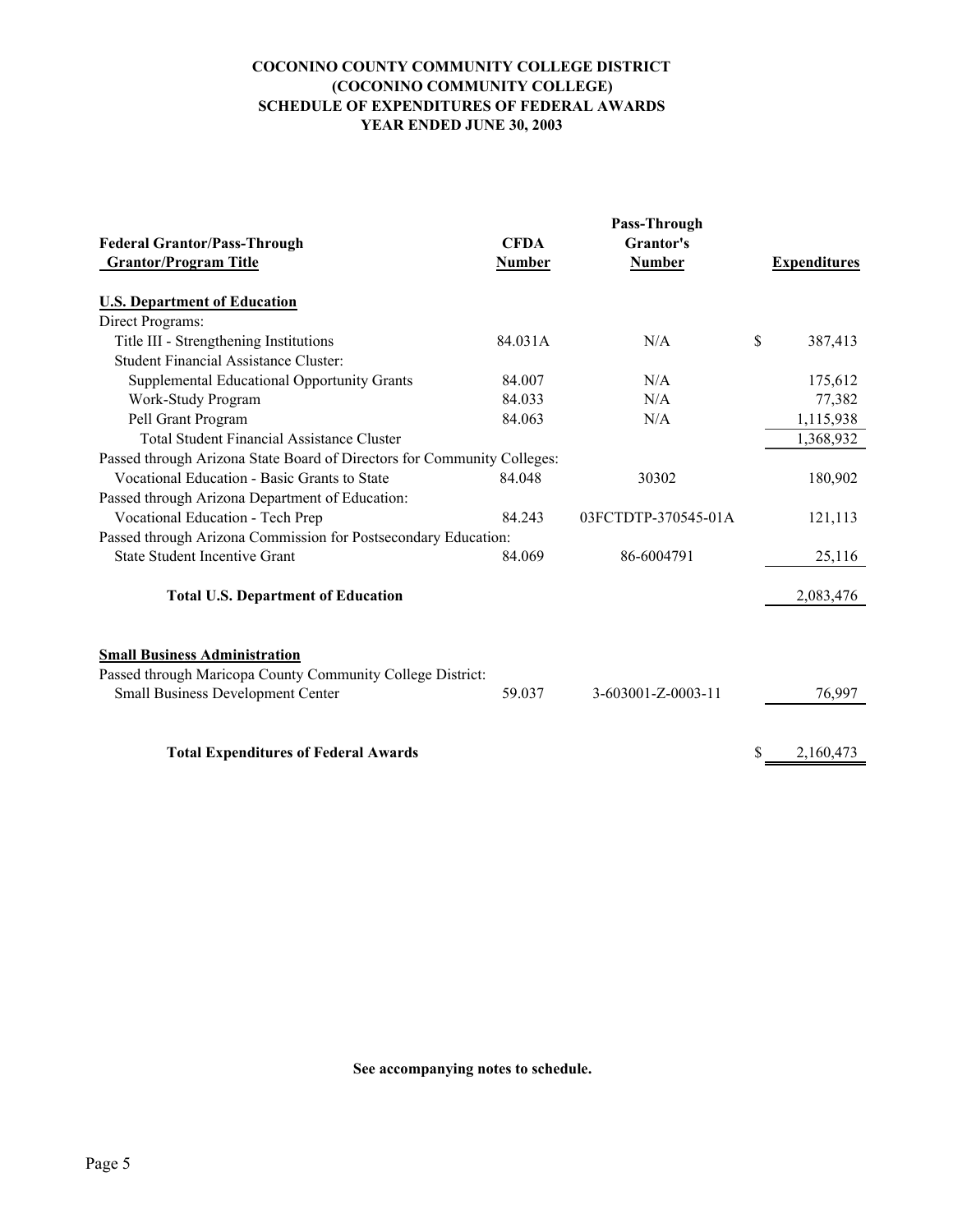## **COCONINO COUNTY COMMUNITY COLLEGE DISTRICT (COCONINO COMMUNITY COLLEGE) NOTES TO SCHEDULE OF EXPENDITURES OF FEDERAL AWARDS YEAR ENDED JUNE 30, 2003**

# **NOTE 1 - BASIS OF PRESENTATION**

The accompanying Schedule of Expenditures of Federal Awards includes the federal grant activity of Coconino County Community College District and is presented on the full accrual basis of accounting. The information in this schedule is presented in accordance with the requirements of OMB Circular A-133, *Audits of States, Local Governments, and Non-Profit Organizations*.

### **NOTE 2 - CATALOG OF FEDERAL DOMESTIC ASSISTANCE (CFDA) NUMBERS**

The program titles and CFDA numbers were obtained from the federal or pass-through grantor or the 2003 *Catalog of Federal Domestic Assistance*.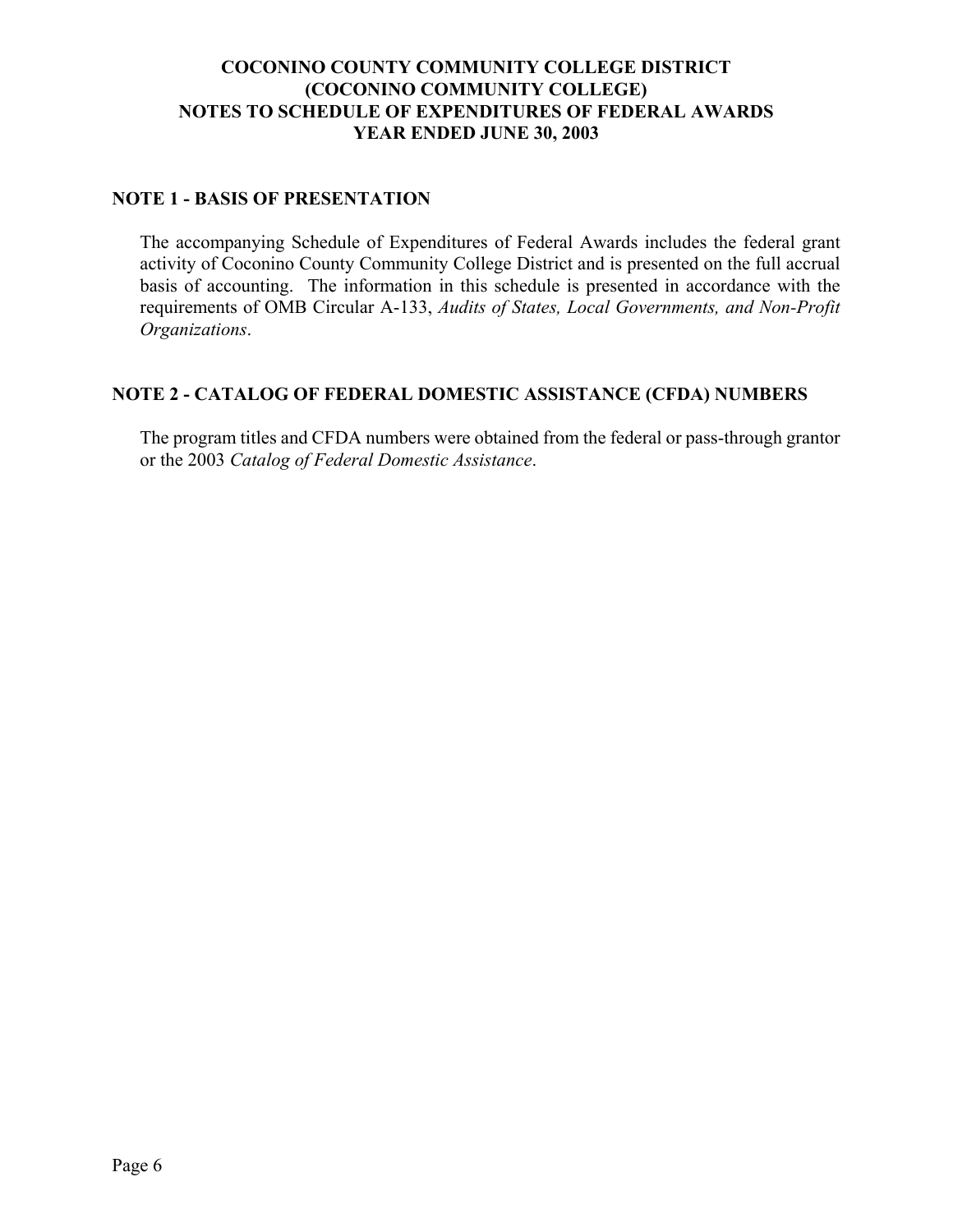#### **COCONINO COUNTY COMMUNITY COLLEGE DISTRICT (COCONINO COMMUNITY COLLEGE) SCHEDULE OF FINDINGS AND QUESTIONED COSTS YEAR ENDED JUNE 30, 2003**

# **SECTION I - SUMMARY OF AUDITORS' RESULTS**

# *Financial Statements*

| Type of auditors' report issued:                                                                                                                              |                                                                                                                                               | Unqualified |   |                |
|---------------------------------------------------------------------------------------------------------------------------------------------------------------|-----------------------------------------------------------------------------------------------------------------------------------------------|-------------|---|----------------|
| Internal control over financial reporting:<br>Material weakness(es) identified?                                                                               | Reportable condition(s) identified not considered to                                                                                          | yes         | X | no             |
| be a material weakness(es)?                                                                                                                                   |                                                                                                                                               | yes         | X | none reported  |
| Noncompliance material to financial statements noted?                                                                                                         |                                                                                                                                               | yes         | X | no             |
| <u>Federal Awards</u>                                                                                                                                         |                                                                                                                                               |             |   |                |
| Internal control over major programs:                                                                                                                         |                                                                                                                                               |             |   |                |
| Material weakness(es) identified?                                                                                                                             | Reportable condition(s) identified not considered to                                                                                          | yes         | X | no             |
| be a material weakness(es)?                                                                                                                                   |                                                                                                                                               | yes         | X | none reported  |
| Type of auditors' report issued on compliance for major<br>programs:                                                                                          |                                                                                                                                               | Unqualified |   |                |
| Any audit findings disclosed that are required to be reported<br>in accordance with Circular A-133, Section .510(a)?                                          |                                                                                                                                               | yes         | X | no             |
| Identification of major programs:                                                                                                                             |                                                                                                                                               |             |   |                |
| <b>CFDA Numbers</b>                                                                                                                                           | Name of Federal Program or Cluster                                                                                                            |             |   |                |
| 84.007<br>84.033<br>84.063                                                                                                                                    | <b>Student Financial Assistance Cluster</b><br><b>Supplemental Educational Opportunity Grants</b><br>Work-Study Program<br>Pell Grant Program |             |   |                |
| Dollar threshold used to distinguish between Type A and Type<br>B programs:                                                                                   |                                                                                                                                               | \$300,000   |   |                |
| Auditee qualified as low-risk auditee?                                                                                                                        |                                                                                                                                               | X yes       |   | n <sub>0</sub> |
| <b>Other Matters</b><br>Auditee's Summary Schedule of Prior Audit Findings required<br>to be reported in accordance with Circular A-133 (section<br>.315[b])? |                                                                                                                                               | yes         | X | no             |
| Page 7                                                                                                                                                        |                                                                                                                                               |             |   |                |